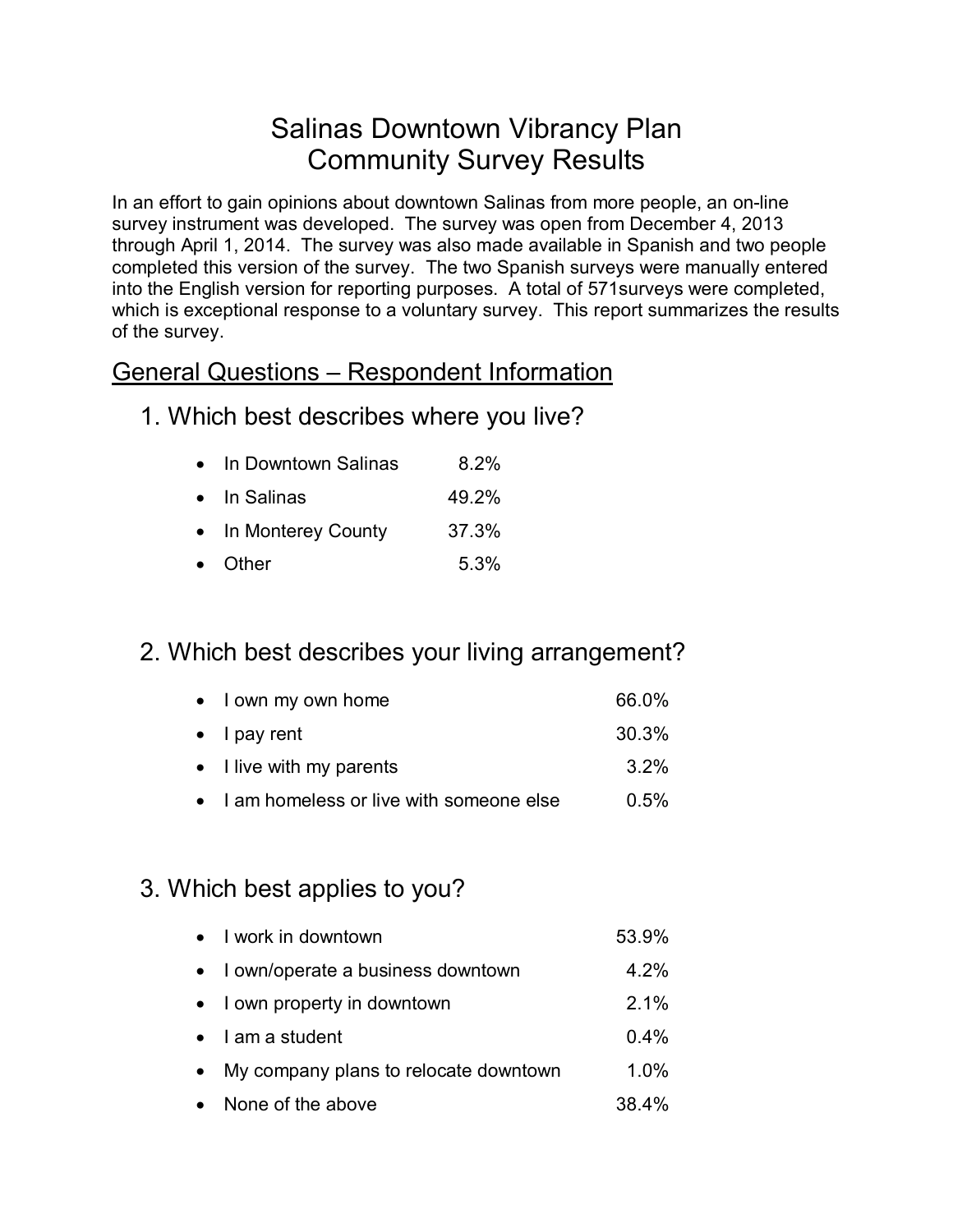### Downtown Workers

The third question was used to ask targeted questions to three groups: downtown workers; downtown merchants and property owners; and downtown shoppers and visitors. The following three questions were directed to the 308 respondents who stated that they worked in downtown, this respresents just over half of all people who took the survey.

4. How often do you typically visit downtown shops, restaurants or events? (responses from 301 downtown workers)



| $\rightarrow$                      | <b>Most</b><br><b>Days</b> | $2$ or $3$<br><b>Times</b><br>$\sim$<br>Per<br>Week | <b>Weekly</b> | Monthly -     | Never-        | Total<br>$\sim$ |
|------------------------------------|----------------------------|-----------------------------------------------------|---------------|---------------|---------------|-----------------|
| <b>Breakfast or</b><br>coffee shop | 8.64%<br>26                | 10.96%<br>33                                        | 19.60%<br>59  | 39.53%<br>119 | 21.26%<br>64  | 3392<br>301     |
| Lunch from<br>a restaurant         | 7.31%<br>22                | 22.59%<br>68                                        | 27.91%<br>84  | 35.22%<br>106 | 6.98%<br>21   | 301             |
| Stay<br>downtown<br>after work     | 2.33%                      | 6.98%<br>21                                         | 10.96%<br>33  | 28.90%<br>87  | 50.83%<br>153 | 301             |
| On days<br>you don't<br>work       | 2.66%<br>8                 | 4.32%<br>13                                         | 20.60%<br>62  | 42.52%<br>128 | 29.90%<br>90  | 33022<br>301    |

This question reveals that lunch and breakfast or coffee are the most frequent times that downtown works visit downtown businesses or events. Only 20% stay downtown after work; there is tremendous potential for increasing retail sales by enticing more workers to stay downtown to frequent restaurants and businesses.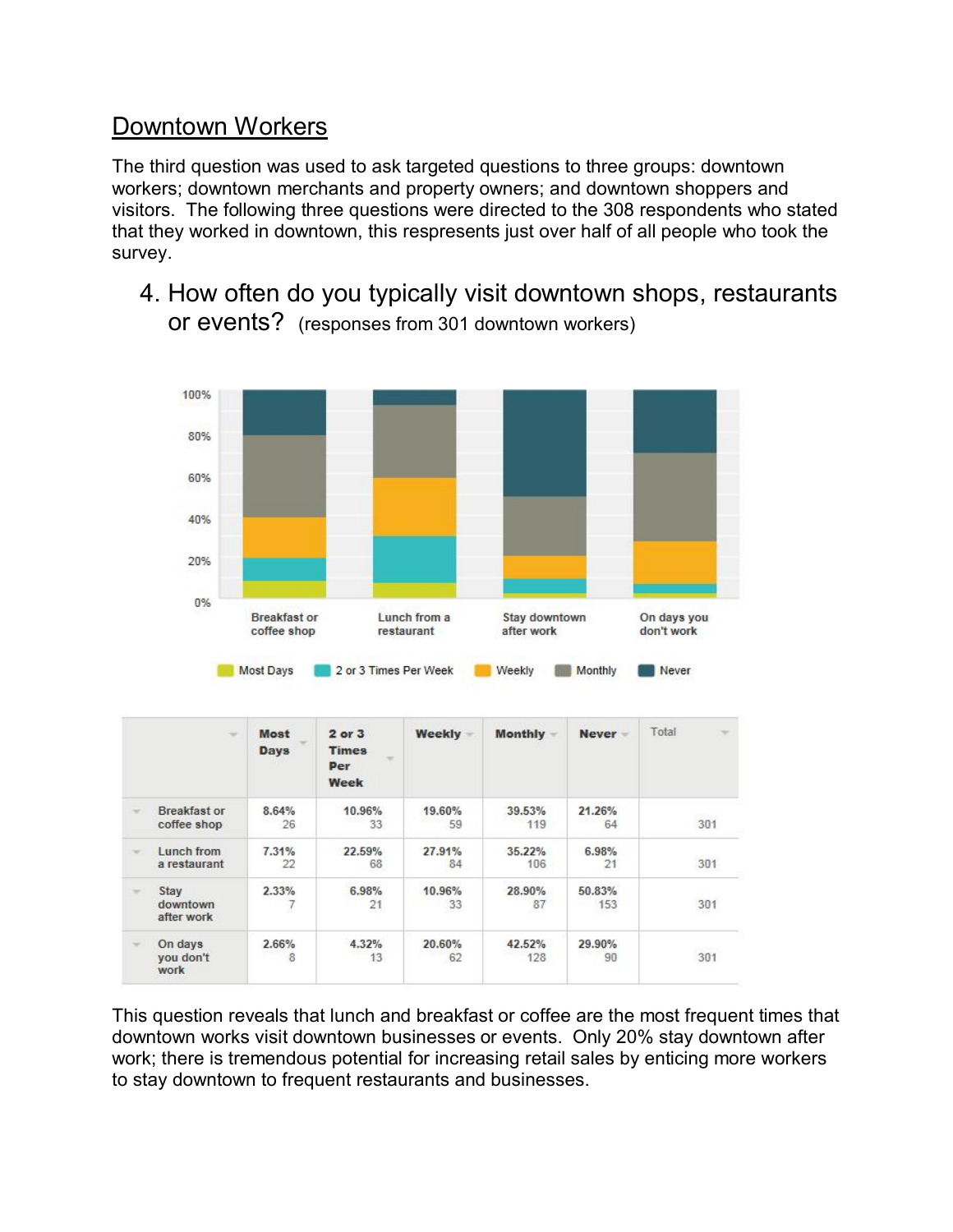5. What best describes your parking habits? (responses from 300 downtown workers)



 $\sqrt{1}$  find free parking

 $\mathbf{v}$ 

Total

v I usually park for free, but need to move my car often

My employer pays for my parking

 $\sim$  My employer has a parking lot

| Over 96% of downtown workers park for free. Over half of downtown employees have         |
|------------------------------------------------------------------------------------------|
| parking provided by their employer. Over 42% find free parking on city streets or public |
| parking lots, including 16% who park in time limited parking and move their cars. These  |
| 16% are using parking that is intended for visitors and shoppers in downtown. Overall,   |
| these numbers reflect an abundance of free parking and a lack of parking management      |
| in the downtown.                                                                         |

26.33%

16.00%

3.00%

51.33%

79

48

 $\overline{9}$ 

154

300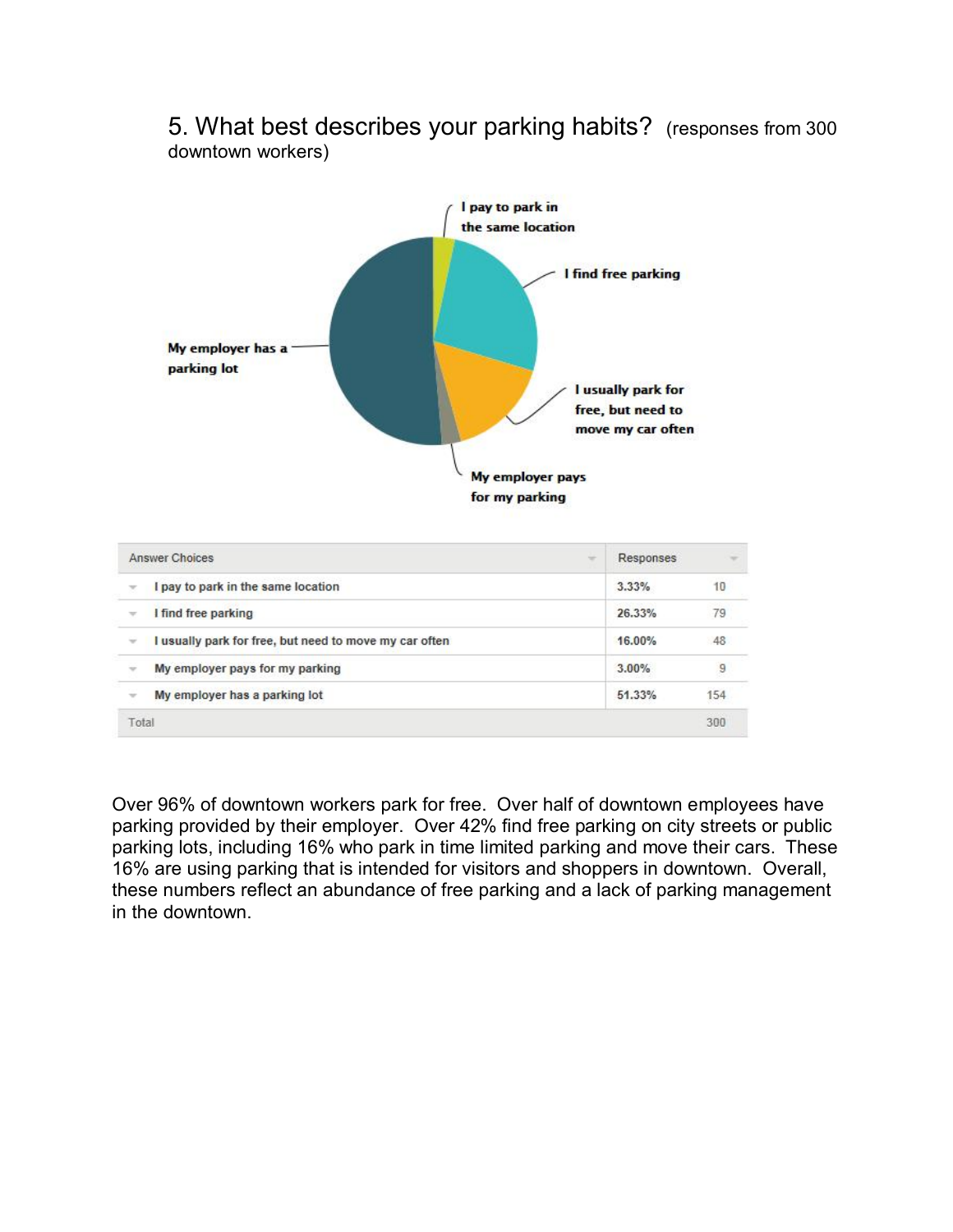6. What route do you usually take to enter downtown Salinas? (responses from 270 downtown workers)

| Main Street (from the north)    | 29.4% |
|---------------------------------|-------|
| Sherwood Drive (from the north) | 0.7%  |
| Market Street (from the east)   | 8.0%  |
| Alisal Street (from the east)   | 4.8%  |
| John Street (from the east)     | 4.5%  |
| Main Street (from the south)    | 29.8% |
| Market Street (from the west)   | 4.5%  |
| Alisal Street (from the west)   | 18.3% |

These results reveal that about 30% of downtown workers arrive from the north and from the south, typically using Main Street. Another 23% arrive from the west, while 17% arrive from the east.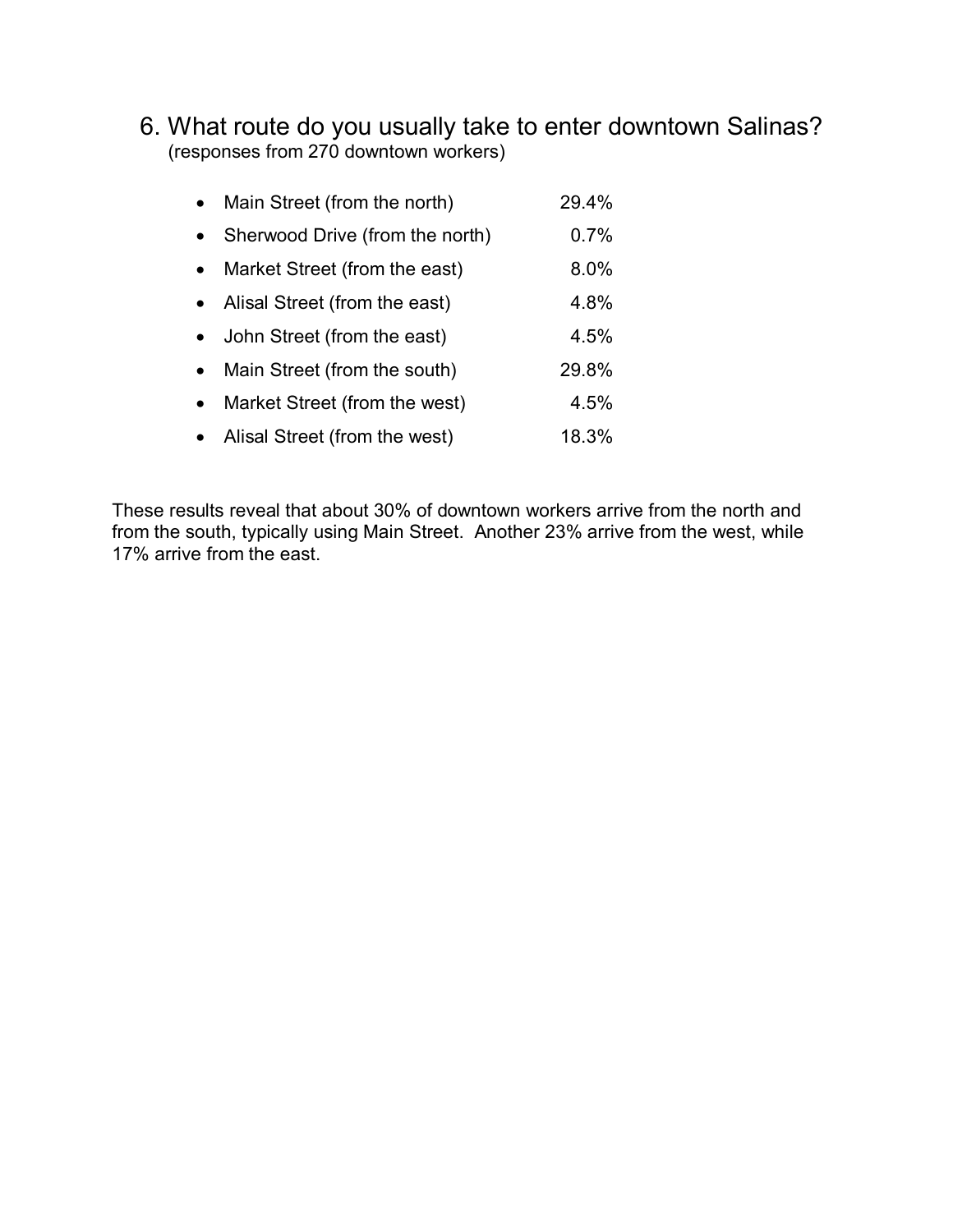# Shoppers and Visitors

The following three questions were asked to those who did not identify themselves as either a downtown worker, merchant or property owner. A total of 226 respondents were in the category which represents about 40% of those who took the survey.

7. What kinds of items would you purchase in downtown Salinas, if available? (Responses from 222 shoppers and visitors)

|  | Groceries | 42% |
|--|-----------|-----|
|--|-----------|-----|

- · Clothing 35%
- · Books 14%
- · Electronics 8%
- · Crafts 7%
- · Gifts 7%
- · Antiques 6%
- · Music 3%
- · Home Décor 3%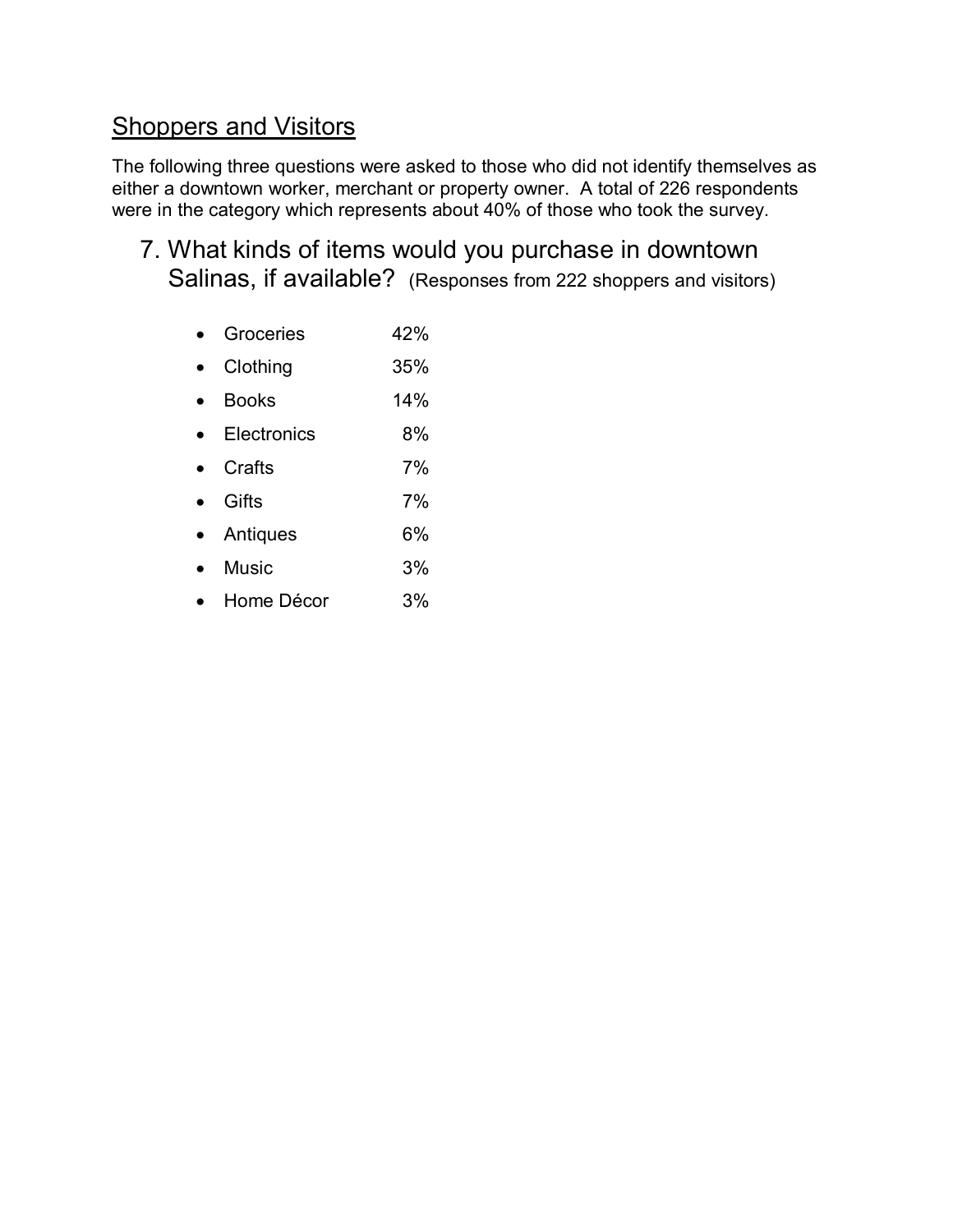# 8. Which best describes how often you visit downtown Salinas for each purpose? (Responses from 212 shoppers and visitors)



|                          | $\overline{\phantom{a}}$          | Daily -       | Weekly =     | <b>Monthly</b>          | Yearly -     | Never =       | Total<br>÷ |
|--------------------------|-----------------------------------|---------------|--------------|-------------------------|--------------|---------------|------------|
| $\sim$                   | <b>Restaurants</b><br>or bars     | 2.43%<br>5    | 23.30%<br>48 | 54.37%<br>112           | 15.53%<br>32 | 4.37%<br>9    | 206        |
| $\sim$                   | Theaters,<br>concerts,<br>museums | 0.51%         | 8.72%<br>17  | 44.62%<br>87            | 30.77%<br>60 | 15.38%<br>30  | 195        |
| $\rightarrow$            | <b>Business</b><br>appointments   | 2.15%<br>4    | 22.58%<br>42 | 24.19%<br>45            | 16.67%<br>31 | 34.41%<br>64  | 186        |
| ÷                        | Services or<br>medical            | $0.00\%$<br>0 | 6.51%<br>11  | 14.79%<br>25            | 19.53%<br>33 | 59.17%<br>100 | 169        |
| $\mathcal{A}$            | Shopping                          | 0.53%<br>1    | 18.42%<br>35 | 36.84%<br>70            | 26.32%<br>50 | 17.89%<br>34  | 190        |
| $\overline{\phantom{a}}$ | Civic or<br>religious             | 2.29%<br>4    | 8.00%<br>14  | 16.57%<br>29            | 19.43%<br>34 | 53.71%<br>94  | 175        |
| $\sim$                   | School                            | 2.38%<br>4    | 1.19%<br>2   | 1.19%<br>$\overline{2}$ | 2.38%<br>4   | 92.86%<br>156 | 168        |
|                          | Events                            | 0.53%         | 5.82%<br>11  | 28.04%<br>53            | 48.15%<br>91 | 17.46%<br>33  | 189        |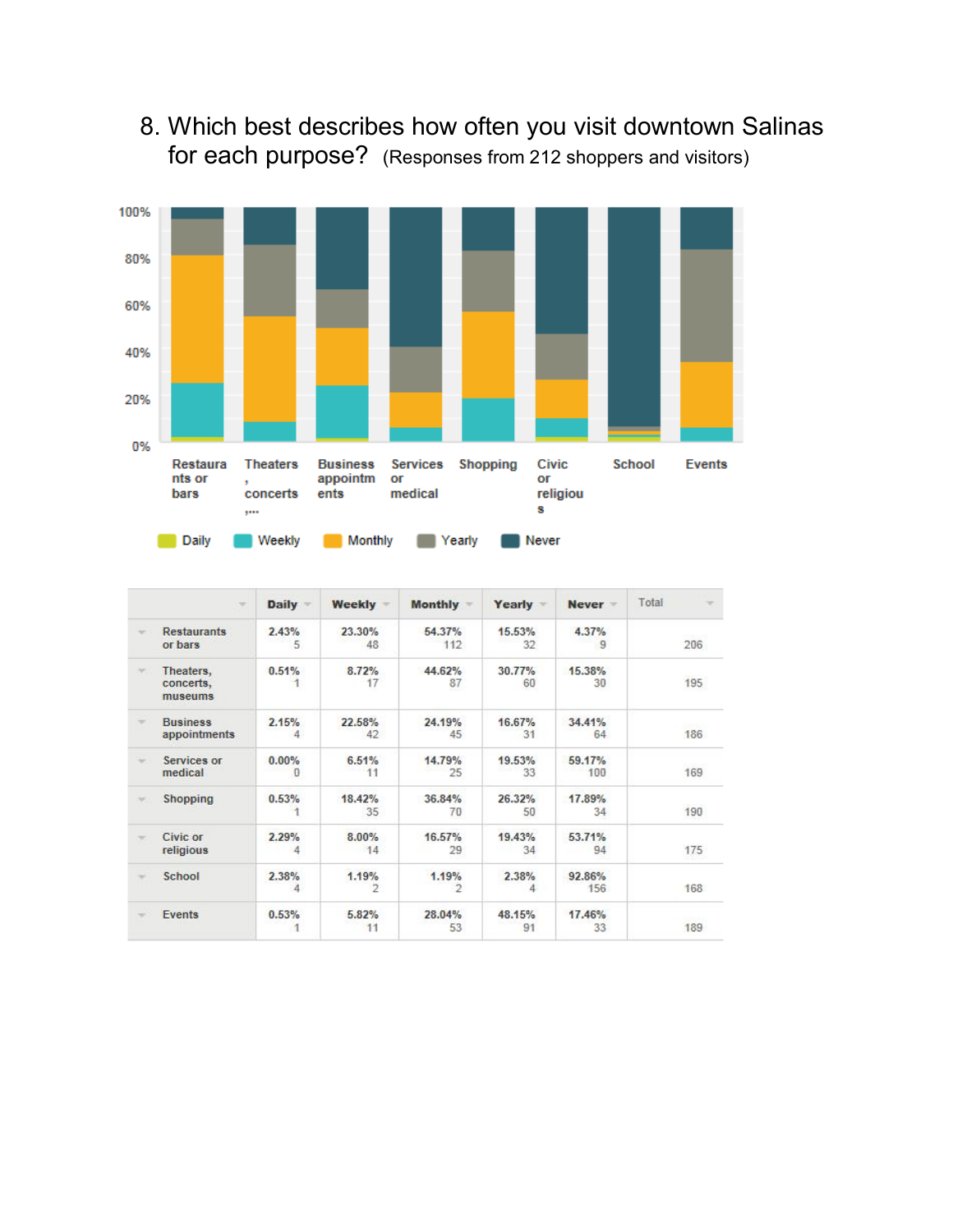9. When do you typically visit downtown Salinas? (Responses from 211 shoppers and visitors)



| $\sim$                | <b>Often</b><br>$\sim$ | <b>Occasionally</b><br>÷ | <b>Almost Never</b><br>$\sim$ | Total<br>$\rightarrow$ |
|-----------------------|------------------------|--------------------------|-------------------------------|------------------------|
| Weekday<br>mornings   | 18.50%<br>32           | 43.35%<br>75             | 38.15%<br>66                  | 173                    |
| Weekday<br>noon       | 21.84%<br>38           | 55.17%<br>96             | 22.99%<br>40                  | 174                    |
| Weekday<br>afternoons | 15.43%<br>27           | 56.57%<br>99             | 28.00%<br>49                  | <b>COLLECT</b><br>175  |
| Evenings              | 14.29%<br>27           | 55.56%<br>105            | 30.16%<br>57                  | 189                    |
| Saturday              | 20.60%<br>41           | 57.29%<br>114            | 22.11%<br>44                  | 199                    |
| Sunday                | 11.70%<br>$^{22}$      | 46.28%<br>87             | 42.02%<br>79                  | 188                    |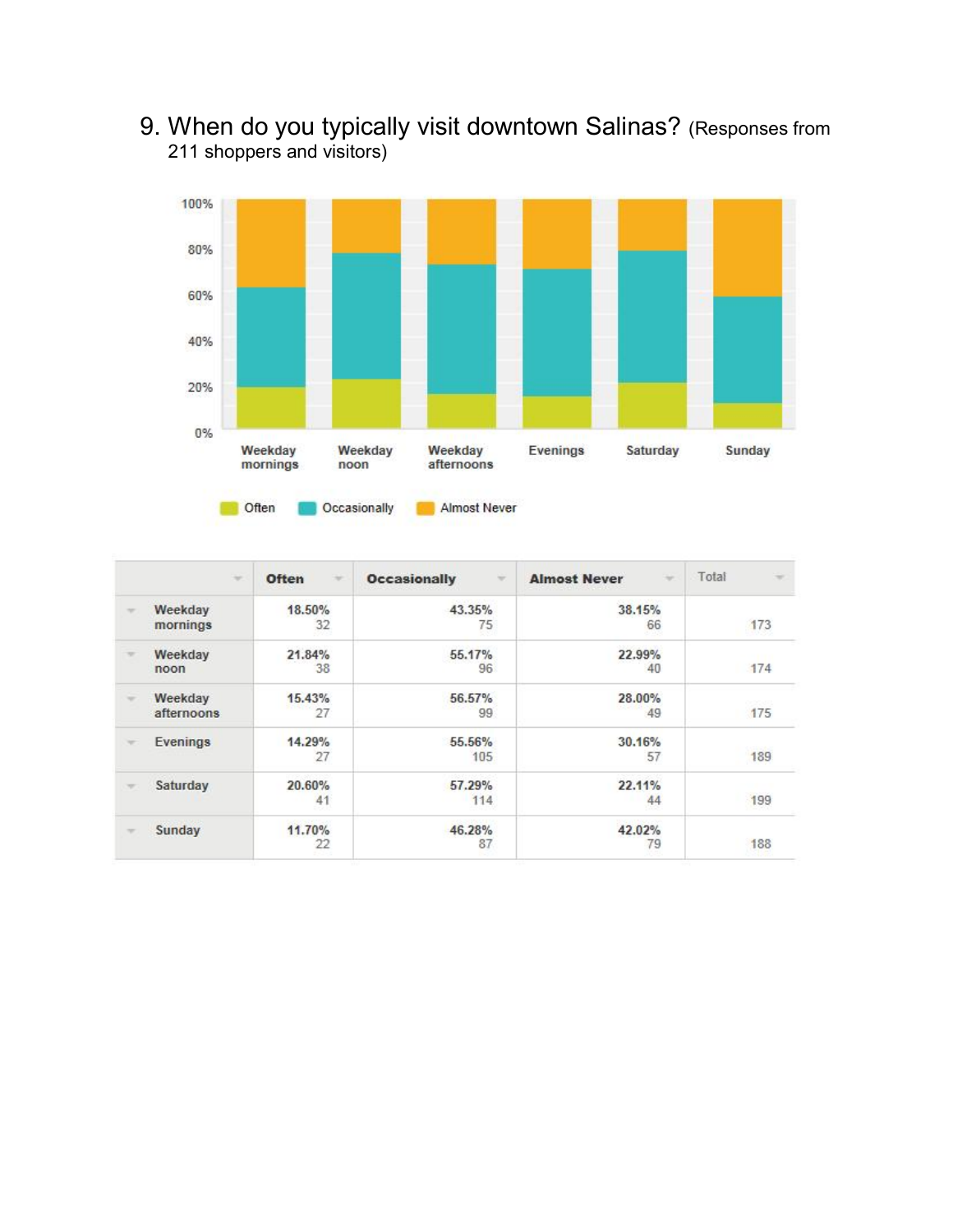#### Merchants and Property Owners

The following questions were targeted to downtown merchants and property owners. There were 36 respondents in this category.

10. What do you think the City could change to improve your customers' experience? (Responses from 26 businesses or property owners)

| • Safety improvements for customers       | 24%   |
|-------------------------------------------|-------|
| • Attractive streetscapes and storefronts | 21%   |
| • Better parking management               | 21%   |
| • More parking supply                     | 17%   |
| • Convert streets to two-way flow         | $8\%$ |

#### 11. What comments have your customers expressed about parking in downtown? (Response from 29 businesses or property owners)

|   | <b>Answer Choices</b><br><b>No.</b>                        | <b>Responses</b> |                          |
|---|------------------------------------------------------------|------------------|--------------------------|
|   | Parking is plentiful and convenient                        | 10.34%           | $\overline{\phantom{a}}$ |
|   | Not enough parking downtown                                | 55.17%           | 16                       |
| v | Parking is available, but fines are too rigorously enforce | 31.03%           | $^{\rm g}$               |
|   | Unsafe walking from available parking                      | 51.72%           | 15                       |
|   | Not enough parking close to my business                    | 34.48%           | 10                       |
|   | Don't like to pay for parking                              | 27.59%           | 8                        |
|   | Total Respondents: 29                                      |                  |                          |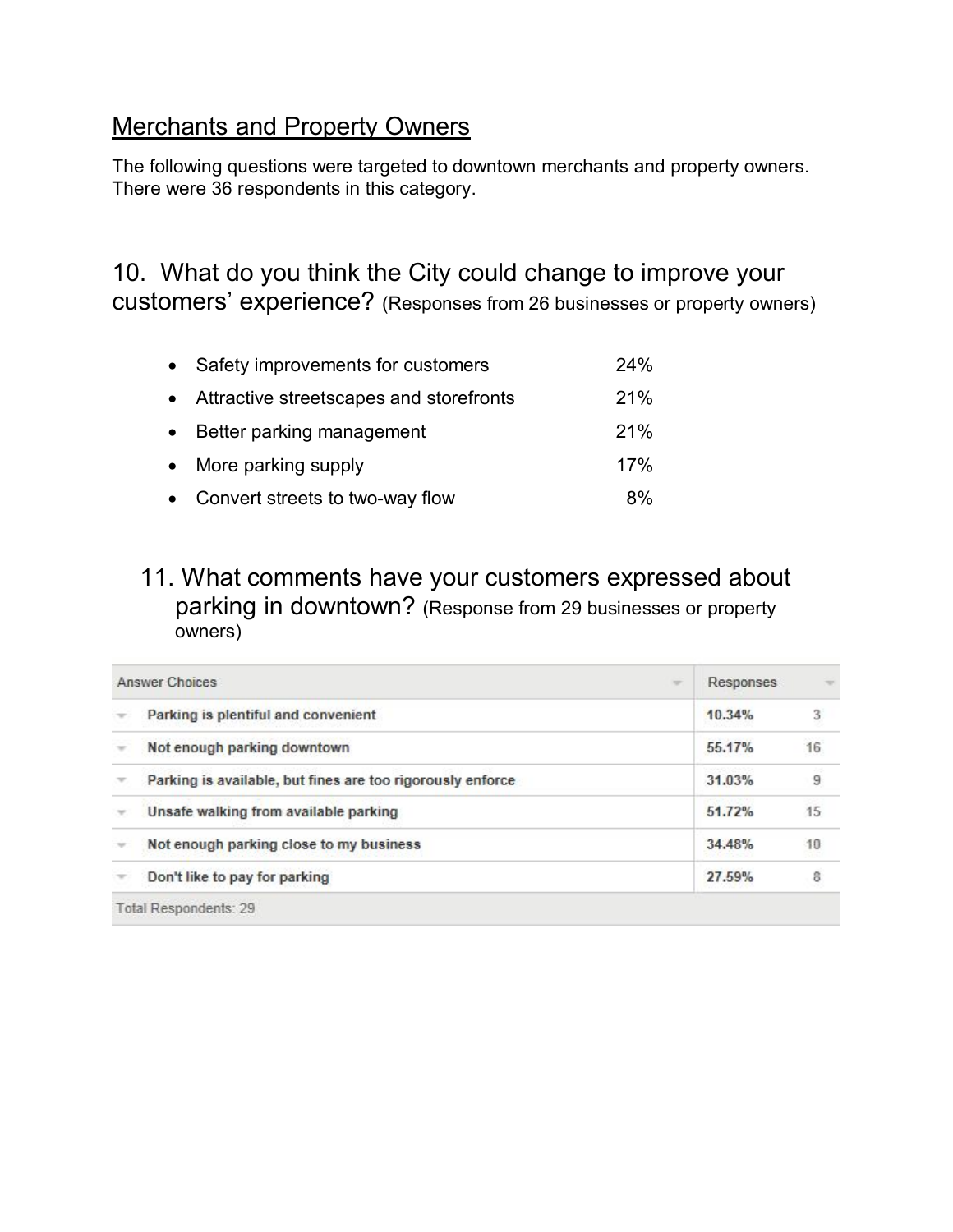### 12. What kind of customers should we try to attract to downtown Salinas? (Responses from 26 businesses or property owners)

| $\bullet$ | Ones with disposable income                         | 27% |
|-----------|-----------------------------------------------------|-----|
| $\bullet$ | Ones that stay for the day (tourists)               | 22% |
| $\bullet$ | Downtown workers and young professionals            | 15% |
|           | • Those looking for social connections and families | 12% |
|           | • Local and regional residents                      | 12% |
|           | • Diversity, all kinds                              | 12% |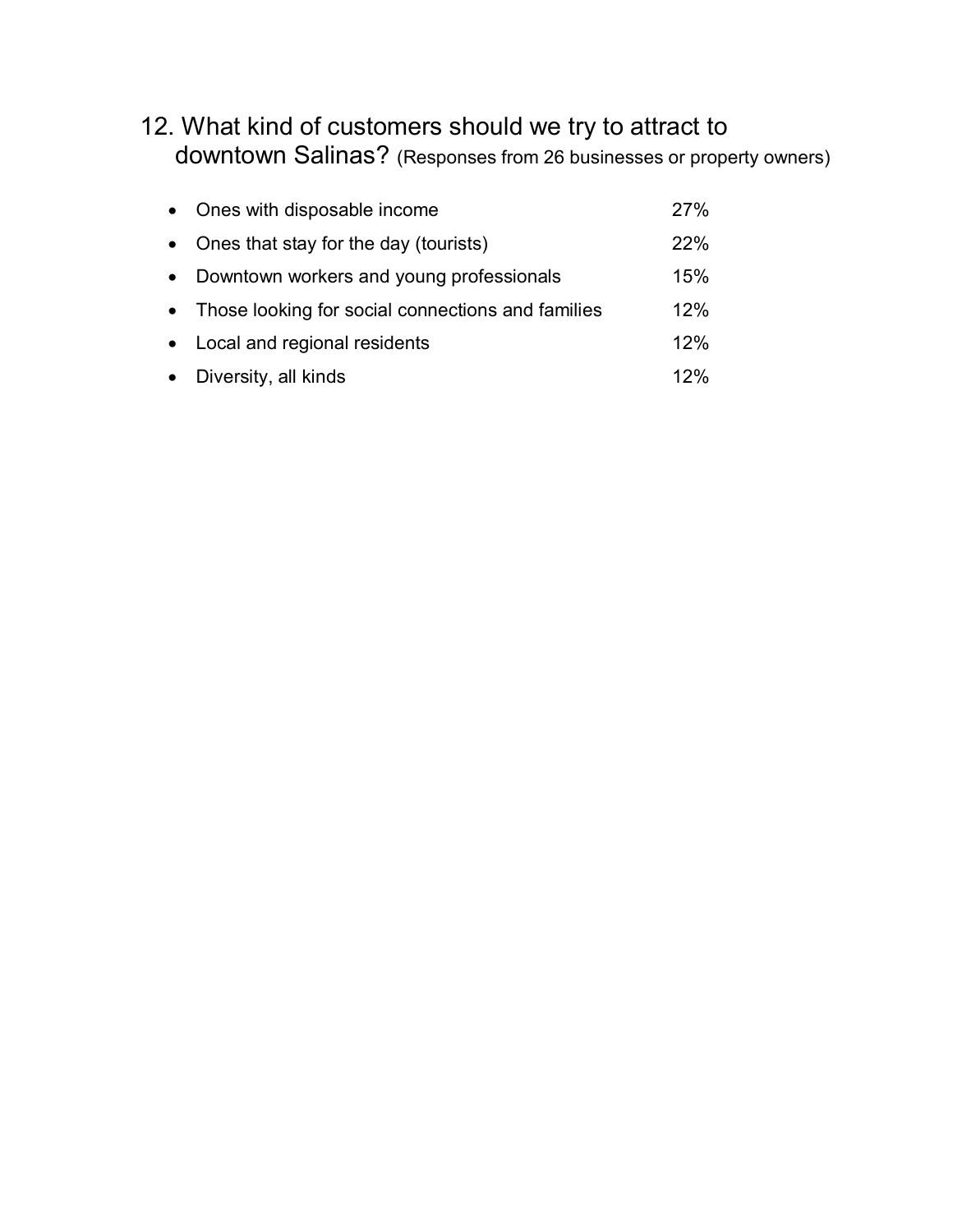# Downtown Mobility



# 13. How do you travel to and from downtown Salinas?

| Always | Mostly | Sometimes | Never |
|--------|--------|-----------|-------|
|        |        |           |       |

|        | $\sim$                             | <b>Always</b><br>÷ | <b>Mostly</b><br>$\sim$ | <b>Sometimes</b><br>$\rightarrow$ | <b>Never</b><br>$\sim$ | Total<br>$\rightarrow$ |
|--------|------------------------------------|--------------------|-------------------------|-----------------------------------|------------------------|------------------------|
| $\sim$ | Drive a<br>motor<br>vehicle        | 61.46%<br>303      | 27.59%<br>136<br>---    | 8.11%<br>40                       | 2.84%<br>14            | 493<br>5 S O U         |
| w      | Passenger<br>in a motor<br>vehicle | 10.06%<br>34       | 7.69%<br>26             | 59.47%<br>201                     | 22.78%<br>77           | 338                    |
|        | <b>Bicycle</b>                     | 1.00%<br>3.        | 2.00%<br>6              | 11.33%<br>34                      | 85,67%<br>257          | 300                    |
| $\sim$ | Walk                               | 4.76%<br>16        | 11.61%<br>39            | 34.82%<br>117                     | 48.81%<br>164          | 336                    |
|        | <b>Bus or train</b>                | 0.34%              | 1.69%<br>5              | 5.76%<br>17                       | 92.20%<br>272          | 295                    |
|        | Taxi                               | 0.34%              | 0.34%                   | 3.75%<br>11                       | 95.56%<br>280          | 293                    |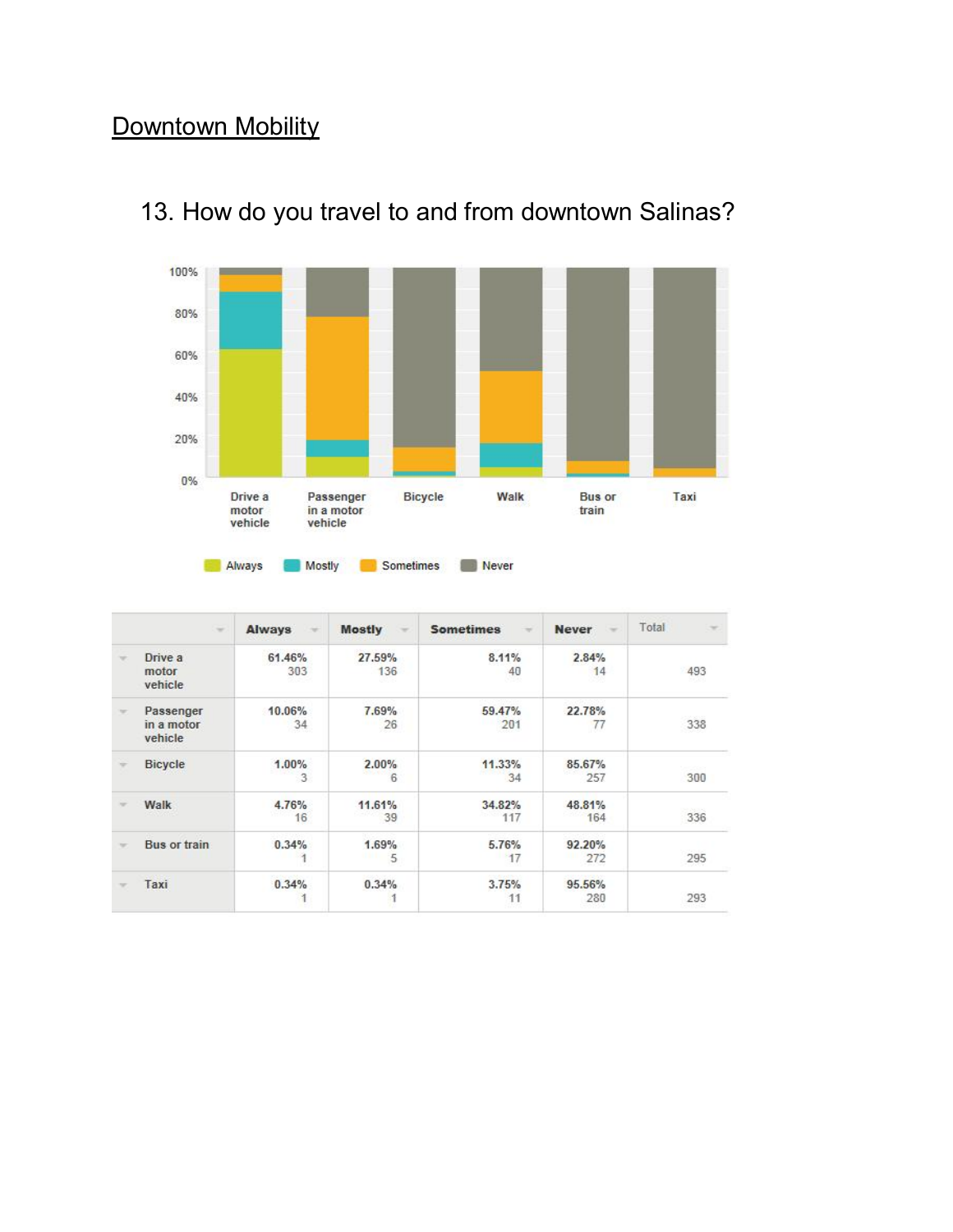14. What one factor would make you more willing to ride transit (bus or train) to downtown Salinas?



| Answer Choices<br>$\sim$ |                                        | Responses        | $\sim$ |     |
|--------------------------|----------------------------------------|------------------|--------|-----|
| $\rightarrow$            | Shorter travel times                   |                  | 8.09%  | 42  |
| $\rightarrow$            | Routes that are closer to where I live |                  | 13.87% | 72  |
|                          | <b>Higher parking costs</b>            |                  | 1.16%  | 6   |
| $\rightarrow$            | Shuttle service downtown               |                  | 10.21% | 53  |
|                          | Lower cost for transit                 |                  | 7.90%  | 41  |
| $\rightarrow$            | <b>Nothing</b>                         |                  | 43.93% | 228 |
| $\rightarrow$            | Other (please specify)                 | <b>Responses</b> | 14.84% | 77  |
| Total                    |                                        |                  |        | 519 |

### 15. What suggestions do you have to encourage more bicycling in downtown Salinas?

- Bike lanes, paths, routes 35%
- Improve safety 20%
- Bike racks and lockers 10%
- Education and enforcement 6%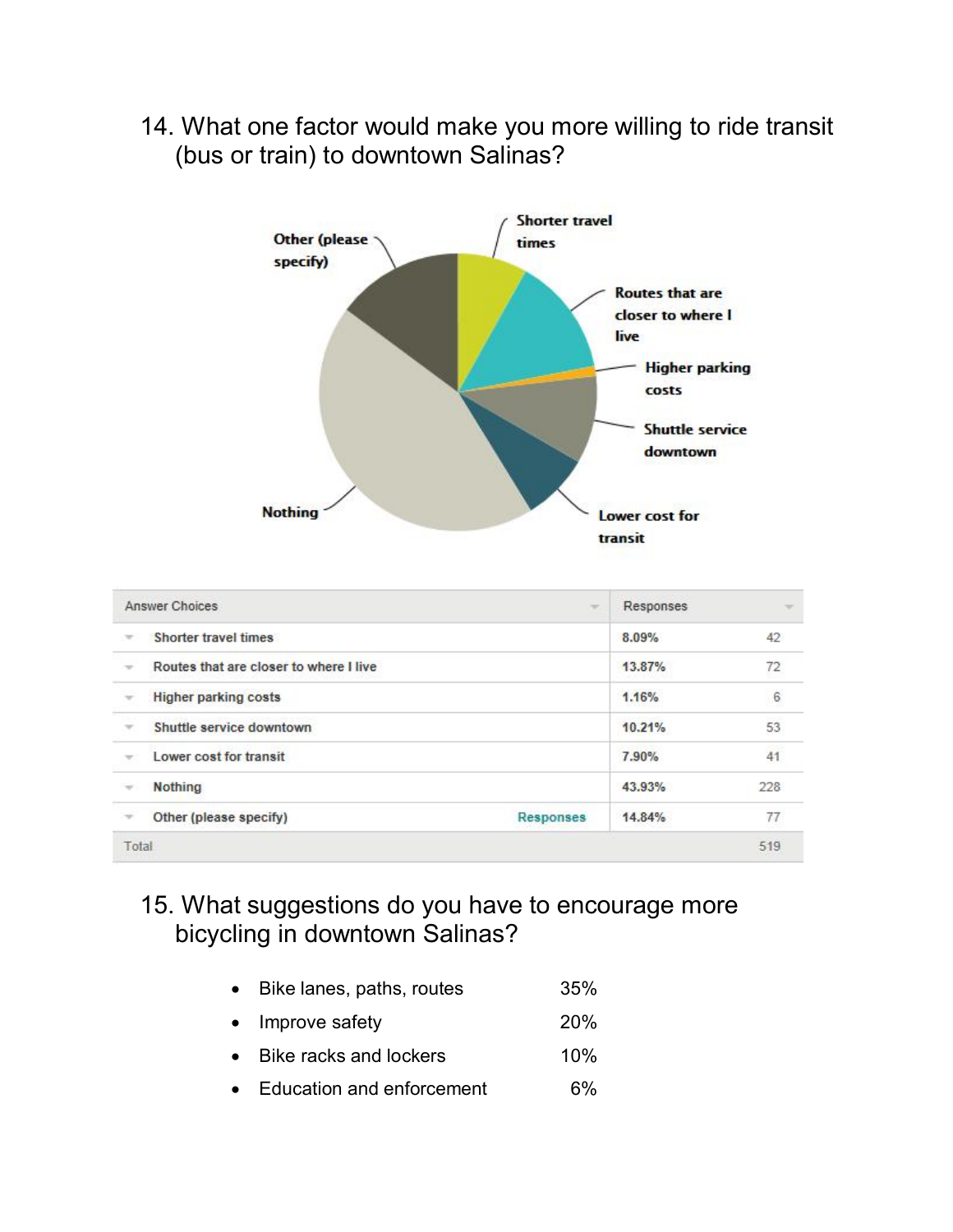#### 16. Do you feel comfortable when traveling in downtown Salinas?



| ÷                                                   | Yes                      | <b>No</b>     | <b>Not Applicable</b> | Total |
|-----------------------------------------------------|--------------------------|---------------|-----------------------|-------|
|                                                     | $\overline{\phantom{a}}$ | $\rightarrow$ | $\sim$                | ÷     |
| Crossing a                                          | 56.57%                   | 42.67%        | 0.76%                 | 525   |
| busy street                                         | 297                      | 224           | 4                     |       |
| <b>Walking</b><br>along<br>sidewalks                | 79.39%<br>416            | 19.85%<br>104 | 0.76%<br>4            | 524   |
| Walking<br>from<br>parking lots<br>to shops         | 69.63%<br>360            | 29.21%<br>151 | 1.16%<br>6            | 517   |
| Riding a                                            | 14.59%                   | 37.74%        | 47.67%                | 514   |
| bicycle                                             | 75                       | 194           | 245                   |       |
| <b>Walking to</b><br>and from<br>the bus<br>station | 17.74%<br>91             | 35.48%<br>182 | 46.78%<br>240         | 513   |
| Driving a                                           | 92.41%                   | 6.42%         | 1.17%                 | 514   |
| vehcile                                             | 475                      | 33            | 6                     |       |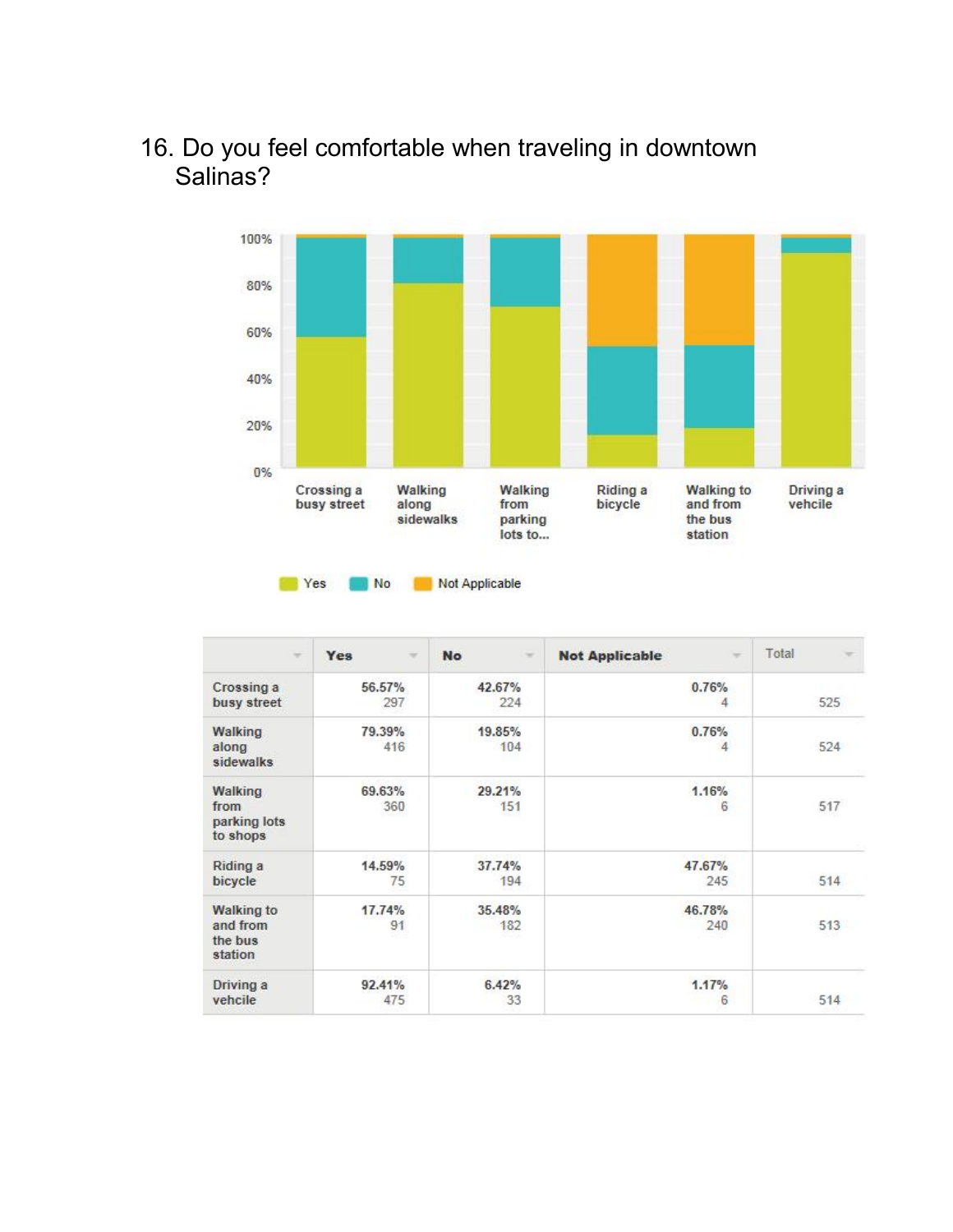# Downtown Experiences

### 17. What kinds of events, if held in downtown Salinas, would you likely attend?

| $\bullet$ | Music and concerts   | 36% |
|-----------|----------------------|-----|
|           | • Farmers market     | 26% |
|           | $\bullet$ Festivals  | 25% |
|           | • Food, wine, beer   | 14% |
|           | • Plays and cultural | 9%  |

#### 18. What is your fondest memory of an experience in downtown Salinas?

| Parades                                | 23% |
|----------------------------------------|-----|
| Eating                                 | 18% |
| <b>Movies</b>                          | 15% |
| Shopping                               | 11% |
| Events (Farmers' Market, First Friday) | 6%  |
| Old Town (old buildings)               | 4%  |
| Theater                                | 2%  |
| Sitting                                | 2%  |
| Rodeo Week Events                      | 1%  |
| Dancing                                | 1%  |